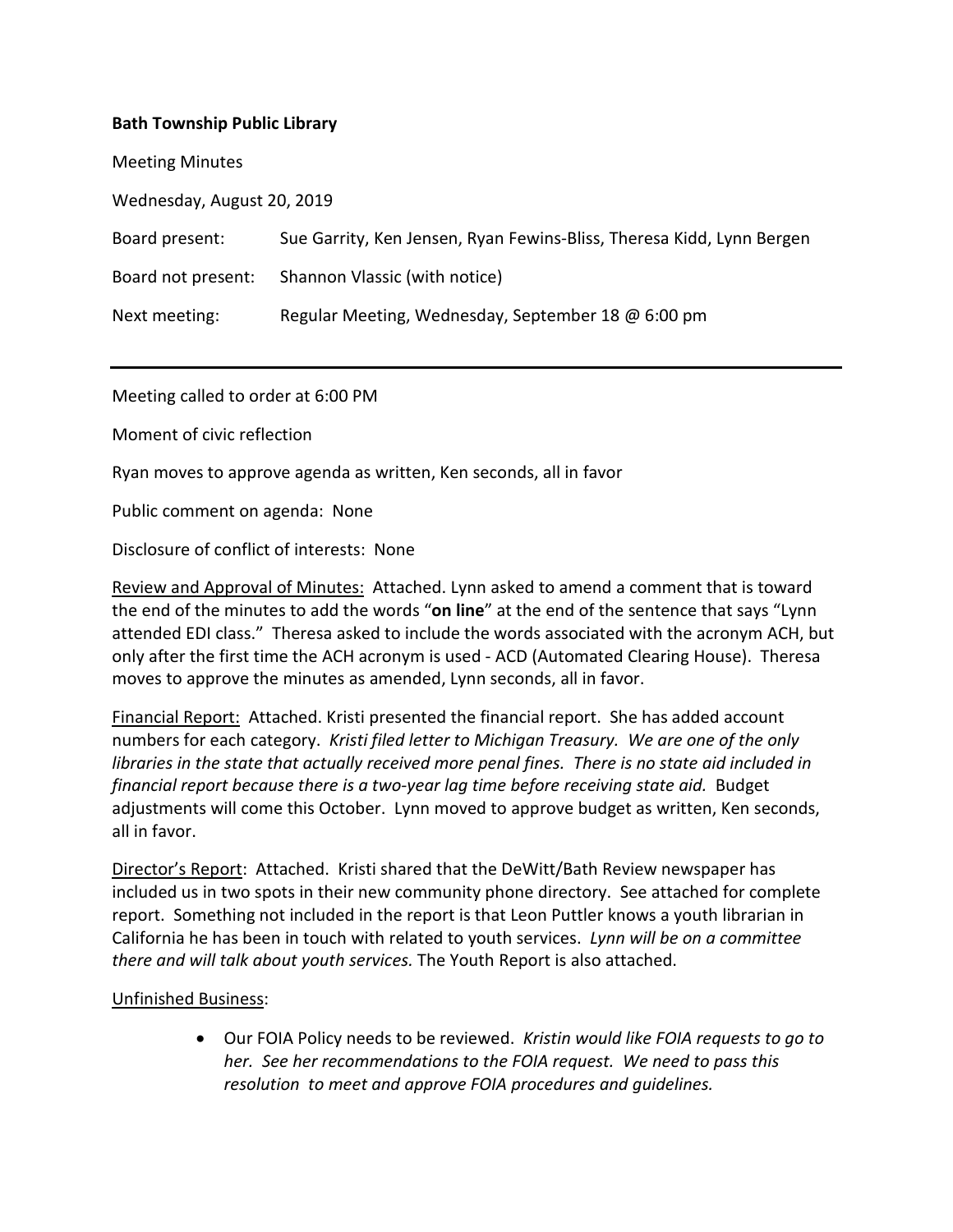• Investment Policy states what we can and cannot do to make an investment of our funds. *Kristie recommended we pass this policy and then Ryan can look for ways to invest. Lynn moves to accept the Investment Policy so Ryan can begin looking at where we will consider investing library money, Ryan seconds, all in favor.* 

Ryan moved that we now move into closed session to review attorney letter related to our Bylaw – Article IV, Section 7, Treasurer. Theresa seconds, all in favor.

Closed Session – see separate minutes

Presentation of Final Version of Strategic Planning Workshop:

- Kristie spoke with Jack Phillips, Superintendent, Bath Board of Trustees, about road signage. An agreement was made that we will get signage this week or next.
- Ryan and Sue will get together on donors.
- Kristi would like to see RFID (radio frequency identification) added to our to-do list. Lynn and Theresa will check into that.
- Some things on our strategic plan list may not be necessary to move to a larger space. We will need to categorize the list for what we need right now related to opening new library space and then put them into phases.
- We should all come prepared with our list of priorities for what we will need to move into new space. It will be important to check with Darrell Kessler (landlord) about what he is able and willing to do related to this move. Lynn, Theresa, and Kristie agreed to meet with Kessler before our September meeting.
- *Kristie referred to the Family Resource Center that she is beginning to put together, as well as enhanced special needs by creating libraries we can rotate out of . . . . . ??? This is another way we can enhance our outreach services.*
- We need to check out our township student complexes and golf courses about placing library information.

## New Business:

- Director evaluation Each board member is asked to fill out the director evaluation form and get to Sue by Wednesday, September 4.
- Future meeting schedule dates Our September meeting will remain the  $3^{rd}$ Wednesday, September 18. However, the October meeting is being changed to the 4<sup>th</sup> Wednesday, October 23 where discussion of our budget will be on the agenda.
- Kristie shared with us some patron thank you notes.

Ryan moved to adjourn the meeting, Lynn seconds, all in favor.

Meeting adjourned at 7:16 PM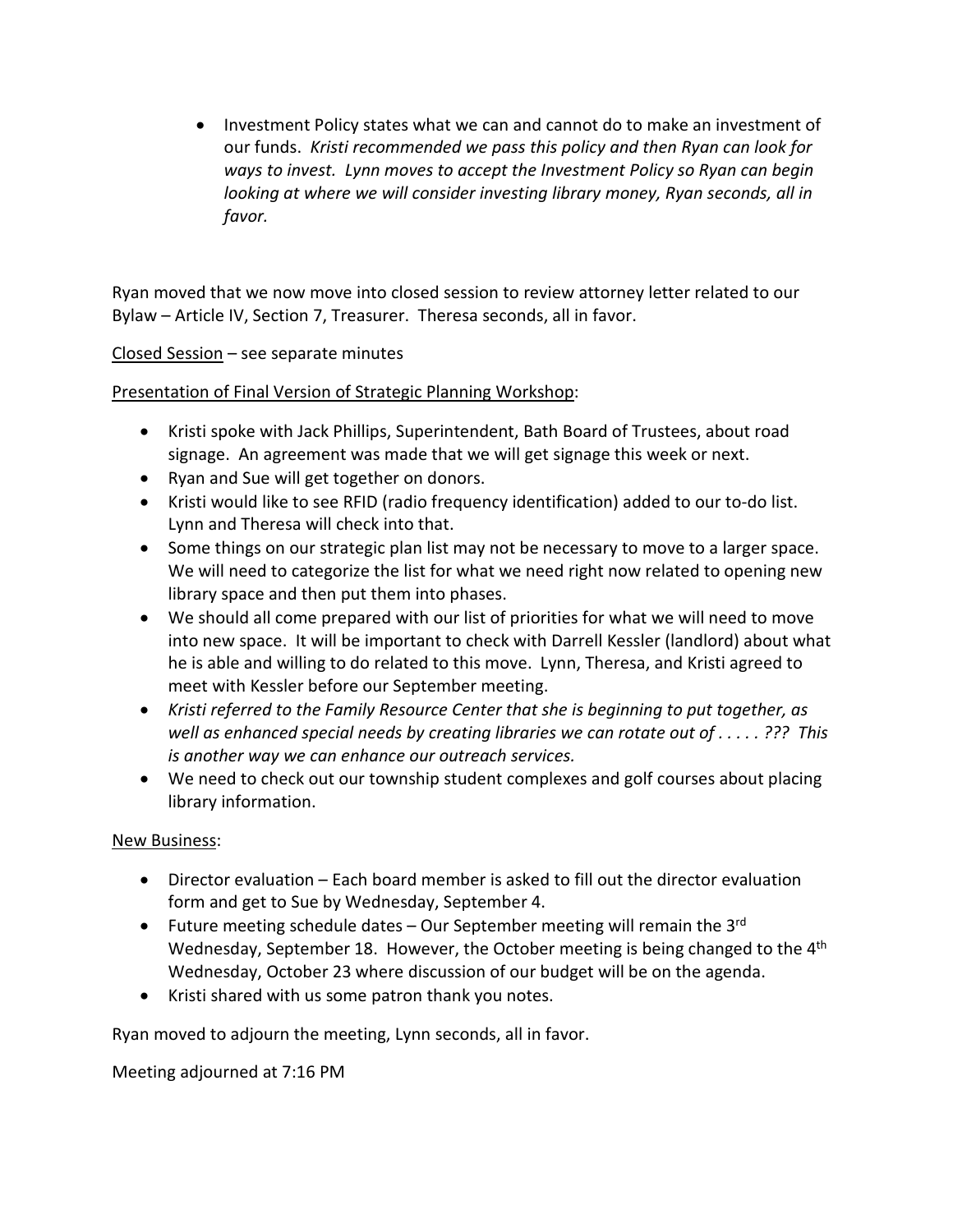# Bath Township Public Library

## BUDGET VS. ACTUALS: BTPL FY2019 BUDGET

#### January - December 2019

|                                    |               | <b>TOTAL</b>  |                 |                         |
|------------------------------------|---------------|---------------|-----------------|-------------------------|
|                                    | <b>ACTUAL</b> | <b>BUDGET</b> |                 | OVER BUDGET % OF BUDGET |
| Income                             |               |               |                 |                         |
| 4000 Donation                      | 917.24        | 5,000.00      | $-4,082.76$     | 18.34 %                 |
| 4100 Grant Income                  | 1,900.00      |               | 1,900.00        |                         |
| 4200 State Aid                     |               | 4,600.00      | $-4,600.00$     |                         |
| 4300 Tax Revenue                   | 285,716.05    | 286,000.00    | $-283.95$       | 99.90%                  |
| 4500 Penal Fines                   | 64,595.46     | 54,000.00     | 10,595.46       | 119.62%                 |
| 4600 Service Fees                  | 1,190.47      | 1,200.00      | $-9.53$         | 99.21 %                 |
| 4700 Interest                      | 23.64         |               | 23.64           |                         |
| 4900 Uncategorized Income          |               | 1,800.00      | $-1,800.00$     |                         |
| 4910 Miscellaneous                 | 389.46        | 200.00        | 189.46          | 194.73%                 |
| <b>Total Income</b>                | \$354,732.32  | \$352,800.00  | \$1,932.32      | 100.55%                 |
| <b>GROSS PROFIT</b>                | \$354,732.32  | \$352,800.00  | \$1,932.32      | 100.55%                 |
| Expenses                           |               |               |                 |                         |
| 6000 Capital Expenses              | 2,013.49      | 4,000.00      | $-1,986.51$     | 50.34 %                 |
| 6010 Collection Acquisitions       | 20,013.54     | 34,200.00     | $-14,186.46$    | 58.52%                  |
| 6020 Library Programming           | 4,661.05      | 12,600.00     | $-7,938.95$     | 36.99%                  |
| 6030 Miscellaneous Expense         | 60.00         |               | 60.00           |                         |
| 6200 Advertising & Marketing       | 3,208.91      | 7,000.00      | $-3,791.09$     | 45.84 %                 |
| 6310 Contractual Services          | 19,315.27     | 23,400.00     | $-4,084.73$     | 82.54%                  |
| 6320 Legal & Professional Services | 10,860.00     | 7,000.00      | 3,860.00        | 155.14%                 |
| 6400 Payroll                       | 74,055.45     | 135,000.00    | $-60,944.55$    | 54.86%                  |
| 6410 Payroll Taxes/Benefits        | 35,550.12     | 32,500.00     | 3,050.12        | 109.38%                 |
| 6500 Bank Charges & Fees           | 44.00         | 250.00        | $-206.00$       | 17.60%                  |
| 6510 Insurance                     | 549.00        | 3,500.00      | $-2,951.00$     | 15.69%                  |
| 6540 Membership                    | 5,368.90      | 7,950.00      | $-2,581.10$     | 67.53%                  |
| 6550 Office Supplies & Software    | 5,795.25      | 7,000.00      | $-1,204.75$     | 82.79%                  |
| 6560 Professional Development      | 1,169.35      | 6,000.00      | $-4,830.65$     | 19.49%                  |
| 6580 Rent & Lease                  | 6,924.72      | 10,500.00     | $-3,575.28$     | 65.95 %                 |
| 6590 Repairs & Maintenance         | 3,978.68      | 9,400.00      | $-5,421.32$     | 42.33%                  |
| 6620 Technology                    | 2,077.01      | 21,450.00     | $-19,372.99$    | 9.68%                   |
| 6630 Travel                        | 2,244.07      | 5,000.00      | $-2,755.93$     | 44.88%                  |
| 6640 Utilities & Internet          | 4,312.32      | 6,600.00      | $-2,287.68$     | 65.34 %                 |
| <b>Total Expenses</b>              | \$202,201.13  | \$333,350.00  | $$ -131,148.87$ | 60.66%                  |
| NET OPERATING INCOME               | \$152,531.19  | \$19,450.00   | \$133,081.19    | 784.22%                 |
| <b>NET INCOME</b>                  | \$152,531.19  | \$19,450.00   | \$133,081.19    | 784.22%                 |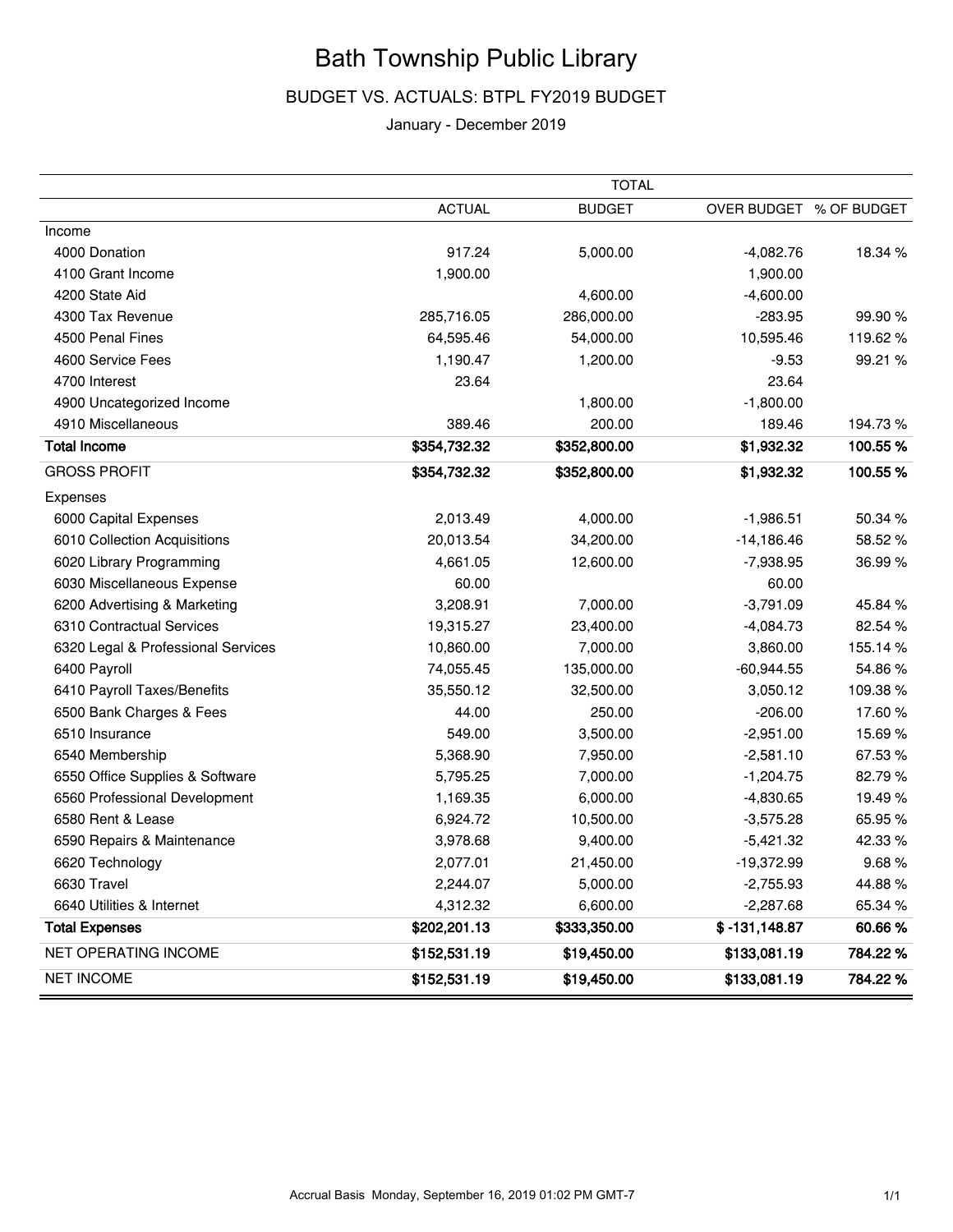# Bath Township Public Library

## BUDGET VS. ACTUALS: BTPL FY2019 BUDGET

## January - August, 2019

|                                    |               | <b>TOTAL</b>  |                |             |
|------------------------------------|---------------|---------------|----------------|-------------|
|                                    | <b>ACTUAL</b> | <b>BUDGET</b> | OVER BUDGET    | % OF BUDGET |
| Income                             |               |               |                |             |
| 4000 Donation                      | 915.99        | 3,333.36      | $-2,417.37$    | 27.48%      |
| 4100 Grant Income                  | 900.00        |               | 900.00         |             |
| 4200 State Aid                     |               | 3,066.64      | $-3,066.64$    |             |
| 4300 Tax Revenue                   | 285,703.25    | 190,666.64    | 95,036.61      | 149.84 %    |
| 4500 Penal Fines                   | 64,595.46     | 36,000.00     | 28,595.46      | 179.43%     |
| 4600 Service Fees                  | 1,104.15      | 800.00        | 304.15         | 138.02%     |
| 4700 Interest                      | 23.64         |               | 23.64          |             |
| 4900 Uncategorized Income          |               | 1,200.00      | $-1,200.00$    |             |
| 4910 Miscellaneous                 | 389.46        | 133.36        | 256.10         | 292.04 %    |
| <b>Total Income</b>                | \$353,631.95  | \$235,200.00  | \$118,431.95   | 150.35%     |
| <b>GROSS PROFIT</b>                | \$353,631.95  | \$235,200.00  | \$118,431.95   | 150.35%     |
| Expenses                           |               |               |                |             |
| 6000 Capital Expenses              | 1,605.52      | 2,666.64      | $-1,061.12$    | 60.21 %     |
| 6010 Collection Acquisitions       | 17,709.75     | 22,800.00     | $-5,090.25$    | 77.67%      |
| 6020 Library Programming           | 4,581.57      | 8,400.00      | $-3,818.43$    | 54.54 %     |
| 6030 Miscellaneous Expense         | 60.00         |               | 60.00          |             |
| 6200 Advertising & Marketing       | 3,108.91      | 4,666.64      | $-1,557.73$    | 66.62%      |
| 6310 Contractual Services          | 19,203.96     | 15,600.00     | 3,603.96       | 123.10%     |
| 6320 Legal & Professional Services | 10,860.00     | 4,666.64      | 6,193.36       | 232.72%     |
| 6400 Payroll                       | 74,055.45     | 90,000.00     | $-15,944.55$   | 82.28%      |
| 6410 Payroll Taxes/Benefits        | 35,550.12     | 21,666.64     | 13,883.48      | 164.08%     |
| 6500 Bank Charges & Fees           | 44.00         | 166.64        | $-122.64$      | 26.40%      |
| 6510 Insurance                     | 549.00        | 2,333.36      | $-1,784.36$    | 23.53%      |
| 6540 Membership                    | 5,368.90      | 5,300.00      | 68.90          | 101.30%     |
| 6550 Office Supplies & Software    | 5,632.89      | 4,666.64      | 966.25         | 120.71%     |
| 6560 Professional Development      | 1,169.35      | 4,000.00      | $-2,830.65$    | 29.23%      |
| 6580 Rent & Lease                  | 6,059.13      | 7,000.00      | $-940.87$      | 86.56%      |
| 6590 Repairs & Maintenance         | 3,978.68      | 6,266.64      | $-2,287.96$    | 63.49%      |
| 6620 Technology                    | 1,558.03      | 14,300.00     | $-12,741.97$   | 10.90%      |
| 6630 Travel                        | 2,244.07      | 3,333.36      | $-1,089.29$    | 67.32%      |
| 6640 Utilities & Internet          | 4,212.32      | 4,400.00      | $-187.68$      | 95.73%      |
| <b>Total Expenses</b>              | \$197,551.65  | \$222,233.20  | $$ -24,681.55$ | 88.89%      |
| NET OPERATING INCOME               | \$156,080.30  | \$12,966.80   | \$143,113.50   | 1,203.69%   |
| <b>NET INCOME</b>                  | \$156,080.30  | \$12,966.80   | \$143,113.50   | 1,203.69%   |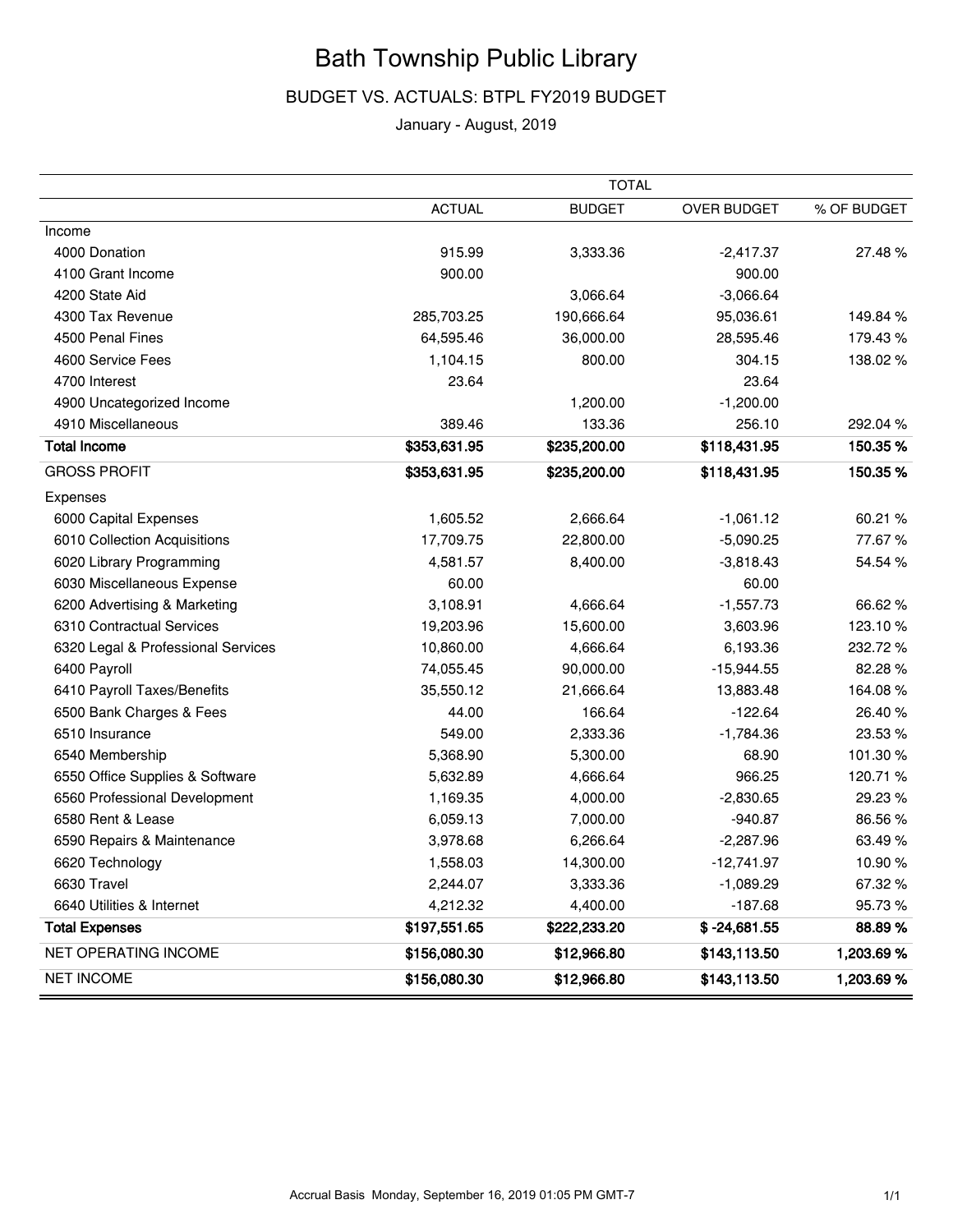Directors Report

- Legal & Professional
- Staffing
	- o Reviewed two staff members
	- o Updated schedule for fall to accommodate staffing changes
- Scheduling
	- o I will be gone several days in October for conferences.
	- o October 10 and 11 I will be in St. Ignace for the leadership academy
	- o October 16-18 I will be in Novi for the MLA
	- o I am taking a short vacation Friday November 1 and Monday November 5
- Upcoming Programs
	- $\circ$  We are rolling out our Library of Things on Friday, September 27<sup>th</sup> from 6-8
	- o We are hosting a month-long Ghost Book Club
	- $\circ$  We are doing a Day of the Dead Program honoring the Bath Disaster Victims
- Community outreach
	- o Carrie attended Back to School Backpack event
- Technology
	- o Purchased a monitor to highlight our programs
	- o Purchased a chrome book for inhouse circulation
- Policy
	- o Next month I plan to tackle the handbook
- Continuing Education
	- o I am applying for Small and Rural Library Academy
	- o I am working on a presentation for Small and Rural Library Conference
	- o I am looking at applying for a QuickBooks course.
- Projects
	- o Rearranging collection
- Statistics

| July                        | 2018 |               | 2019 Difference  % difference |
|-----------------------------|------|---------------|-------------------------------|
| $\overline{\mathsf{Visit}}$ | 698  | $1090$ up 392 | 56%                           |
| Items checked out           | 790  | $1739$ up 949 | 120%                          |
| Computer use                | 176  | $284$ up 108  | 61%                           |
| <b>New Cards</b>            | 47   | $31$ down 16  | 34%                           |
| <b>Program Attendance</b>   | 137  | 368 up 231    | 169%                          |
| Storytime Attendance        | 60   | 33 down 27    | 45%                           |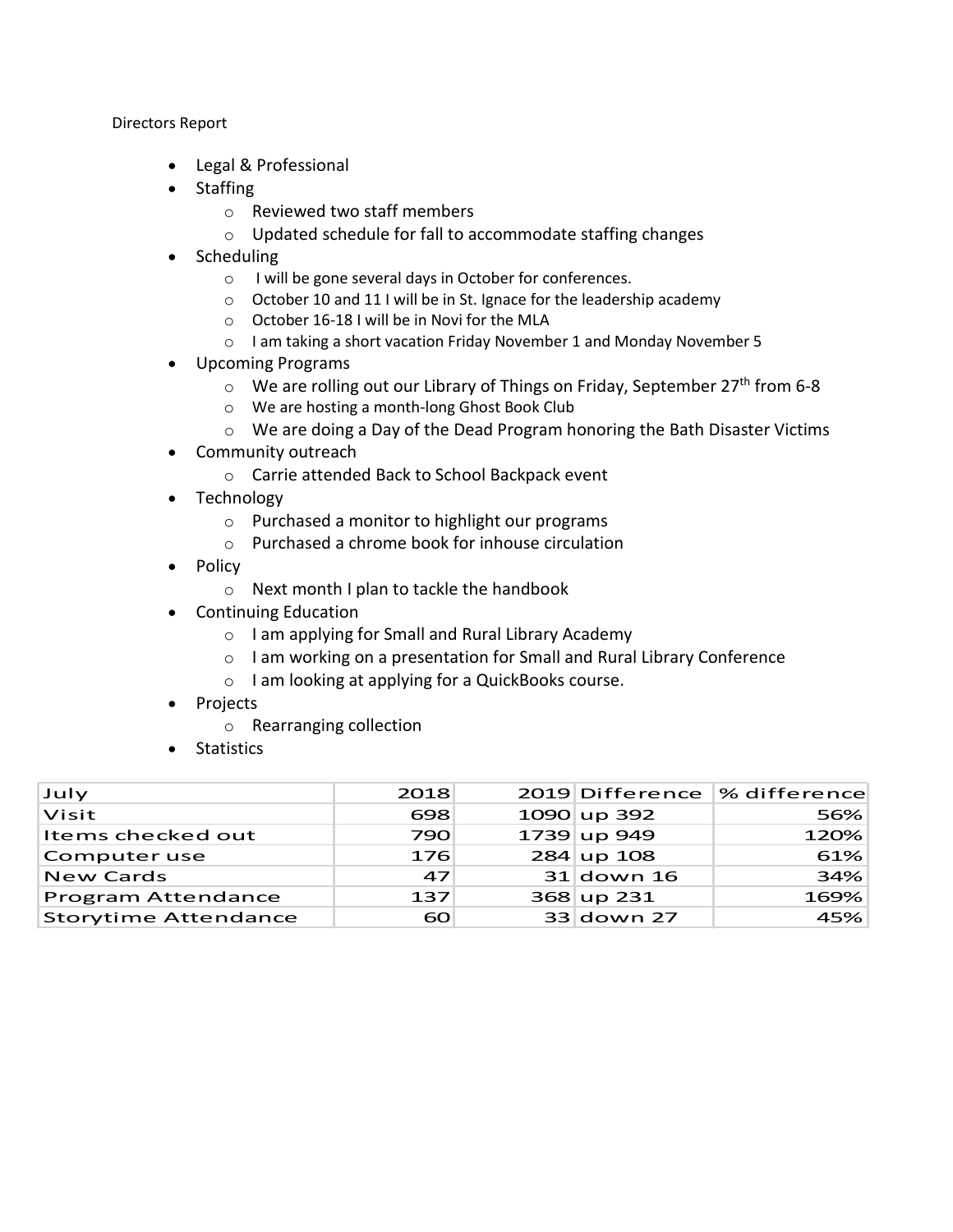# Youth Services August 2019 Report

#### **Programs**

 July had 14 Youth and Teen programs with a total attendance of 245: 94 early literacy, 9 teens, and 142 that were neither early literacy nor teen specific.

#### **1000 Books Before Kindergarten**

This program is still slow, but steady. Eight logs were turned in during August, bringing the total to 32 logs (3200 books read).

#### **Meetings/Conferences**

Attended the Library of Michigan Grant programs and Grant Application Tips webinar.

#### **Outreach/Community Partnerships**

The library continued to partner with the Bath Schools Meet Up & Eat Up program, by providing activities, and library PR during the Thursday lunch times. During August we were able to interact with 67 kids and parents/caretakers.

 Youth Services joined the Bath UMC's Back to School Picnic at Couzens Park and assisted the Friends Group in passing out free children's books to participants. It was estimated that the library interacted with approximately 75 community members.

#### **Grant**

The LSTA Public Library Services Grant's final report/financial reimbursement for the Robots to-go Kit was completed. An EFT for the \$1954.26 reimbursement was sent to the library's MSUFCU account on August 15. The Robots to-go kit will continue to be used for programming and outreach, some of the items will be used in the Early Literacy and STEM Backpacks that are in the works.

#### **Marketing**

 Ordered a branded library banner for use at events and 250 branded tote bags, some of which were paid for and used by the Friends at the Bath UMC Back to School Picnic.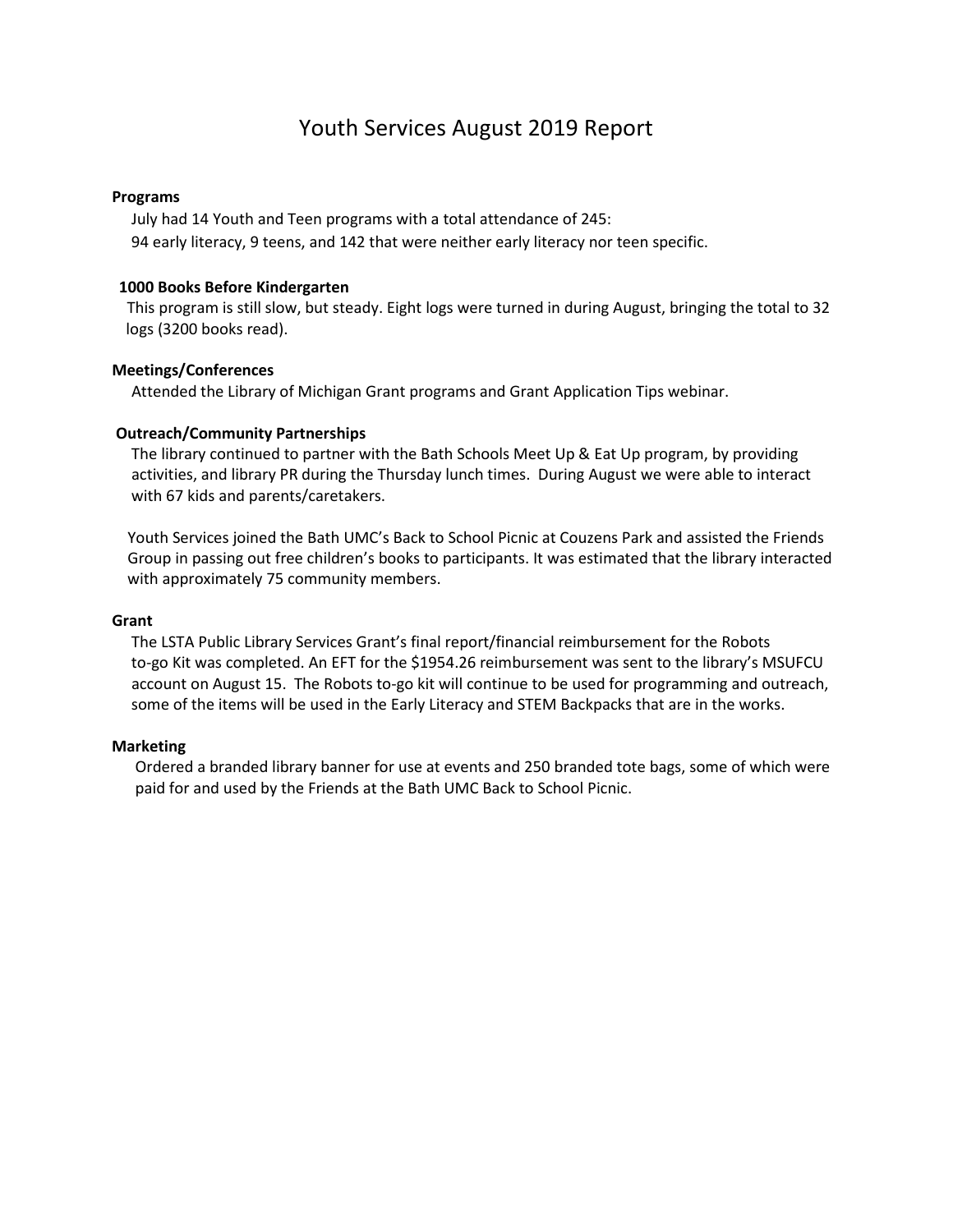# Donor Lookup

Advanced Search

 $\mathbf Q$ 

First and Last Name of Donor

### Displaying records 1 - 26 of 26.

(Note: We only display the first 500 records. Need more? Please contact us requests@crp.org.)

| Category               | Contributor                                           | Occupation                                       | Date       | Amount     | Recipient                            |
|------------------------|-------------------------------------------------------|--------------------------------------------------|------------|------------|--------------------------------------|
| Money to<br>Candidates | CAPPO, CAROLYN<br><b>MRS</b><br><b>BATH, MI 48808</b> | <b>RETIRED</b>                                   | 06-25-2015 | \$2,700.00 | Bush, Jeb (R)                        |
| Money to<br>Parties    | KOOB, THOMAS J<br><b>MR</b><br>BATH, MI 48808         | TIAA - CREF                                      | 08-22-2016 | \$500.00   | Republican National<br>$C$ mte $(R)$ |
| Money to<br>Candidates | DAVIES, ETHAN C<br>BATH, MI 48808                     | <b>HANTZ FINANCIAL</b><br><b>SERVICES</b>        | 11-13-2015 | \$250.00   | Stabenow, Debbie (D)                 |
| Money to<br>Candidates | BATTAGLIEN, TERI<br><b>BATH, MI 48808</b>             | <b>DELTA DENTAL</b>                              | 09-02-2016 | \$500.00   | Stabenow, Debbie (D)                 |
| Money to<br>Candidates | WRIGLEY, MARY<br><b>DONOGHUE</b><br>BATH, MI 48808    | <b>RETIRED</b>                                   | 12-16-2015 | \$250.00   | Sanders, Bernie (D)                  |
| Money to<br>Candidates | WRIGLEY, MARY<br><b>DONOGHUE</b><br>BATH, MI 48808    | NOT EMPLOYED                                     | 09-09-2015 | \$250.00   | Sanders, Bernie (D)                  |
| Money to PACs          | SCHONFELD, PETER<br>J MR<br><b>BATH, MI 48808</b>     | MICHIGAN HEALTH &<br><b>HOSPITAL ASSOCIATION</b> | 03-09-2015 | \$525.00   | American Hospital<br>Assn            |
| Money to<br>Candidates | DERKSEN, FREDERIK<br>BATH, MI 48808                   | <b>MSU</b>                                       | 09-27-2016 | \$500.00   | Clinton, Hillary (D)                 |
| Money to<br>Candidates | OLSZEWSKI, JANET<br>D<br><b>BATH, MI 48808</b>        | <b>HEALTH CARE</b>                               | 09-24-2016 | \$250.00   | Clinton, Hi                          |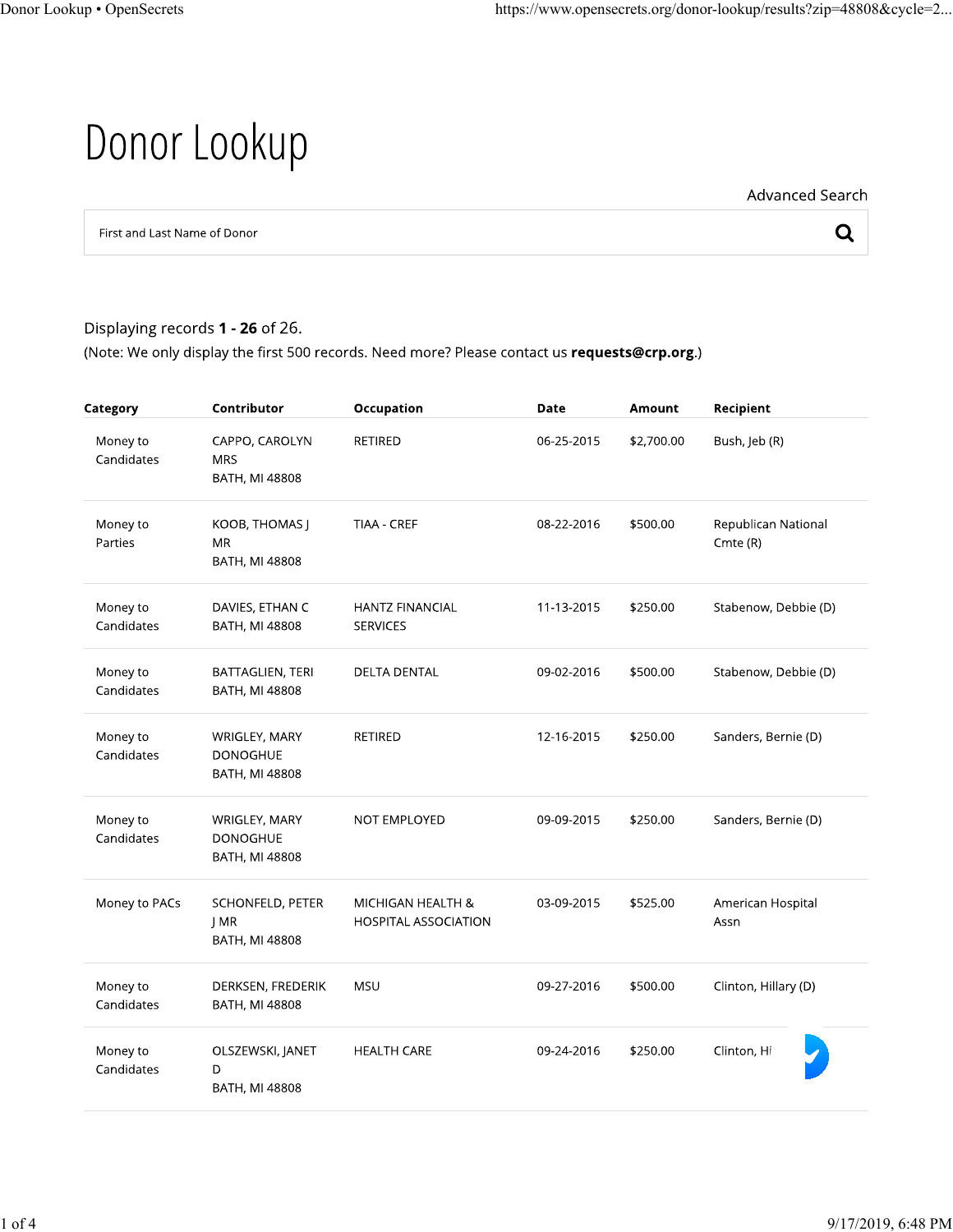| Category               | Contributor                          | Occupation                  | Date       | Amount     | Recipient                            |
|------------------------|--------------------------------------|-----------------------------|------------|------------|--------------------------------------|
| Money to<br>Candidates | BATTAGLIERI, LUIGI<br>BATH, MI 48808 | <b>DELTA DENTAL</b>         | 12-09-2015 | \$1,000.00 | Peters, Gary (D)                     |
| Money to<br>Candidates | BATTAGLIERI, LUIGI<br>BATH, MI 48808 | DELTA DENTAL OF<br>MICHIGAN | 07-22-2016 | \$250.00   | Driskell, Gretchen (D)               |
| Money to PACs          | COOK, ERIC D<br>BATH, MI 48808       | SPARTAN INSURANCE<br>AGENCY | 12-06-2016 | \$2,500.00 | Crop Insurance<br>Professionals Assn |
| Money to<br>Candidates | KOOB, THOMAS J<br>BATH, MI 48808     | TIAA - CREF                 | 08-23-2016 | \$400.00   | Trump, Donald (R)                    |
| Money to<br>Candidates | BATTAJLIEN, LU<br>BATH, MI 48808     | <b>DELTA DENTAL</b>         | 09-06-2016 | \$1,000.00 | Stabenow, Debbie (D)                 |

#### FEDERAL LAW PROHIBITS THE USE OF CONTRIBUTOR INFORMATION FOR THE PURPOSE OF SOLICITING **CONTRIBUTIONS OR FOR ANY COMMERCIAL PURPOSE.**

| Money to<br>Candidates | CAPPO, EUGENE MR<br><b>BATH, MI 48808</b>      | <b>RETIRED</b>                            | 06-25-2015 | \$2,700.00 | Bush, Jeb (R)                        |
|------------------------|------------------------------------------------|-------------------------------------------|------------|------------|--------------------------------------|
| Money to<br>Candidates | OLSZEWSKI, JANET<br>D<br>BATH, MI 48808        | <b>HEALTH CARE</b>                        | 09-11-2016 | \$250.00   | Clinton, Hillary (D)                 |
| Money to<br>Candidates | MARCOTTE,<br>LAWRENCE<br><b>BATH, MI 48808</b> | <b>RETIRED</b>                            | 10-26-2016 | \$250.00   | Rubio, Marco (R)                     |
| Money to<br>Candidates | MARZ, ROGER<br>BATH, MI 48808                  | <b>RETIRED</b>                            | 03-28-2016 | \$250.00   | Driskell, Gretchen (D)               |
| Money to<br>Parties    | SAGER, LARRY<br><b>BATH, MI 48808</b>          | <b>TOWER AUTOMOBILE</b>                   | 07-08-2016 | \$220.00   | DNC Services Corp (D)                |
| Money to<br>Candidates | DERKSEN, FREDERIK<br>BATH, MI 48808            | <b>MSU</b>                                | 08-02-2016 | \$1,000.00 | Clinton, Hillary (D)                 |
| Money to PACs          | COOK, ERIC D<br>BATH, MI 48808                 | <b>SPARTAN INSURANCE</b><br><b>AGENCY</b> | 06-24-2015 | \$1,250.00 | Crop Insurance<br>Professionals Assn |
| Money to<br>Candidates | BECHHOFER,<br>LAURIE<br><b>BATH, MI 48808</b>  | <b>STATE OF MICHIGAN</b>                  | 02-14-2016 | \$250.00   | Gilbert, Melissa (D)                 |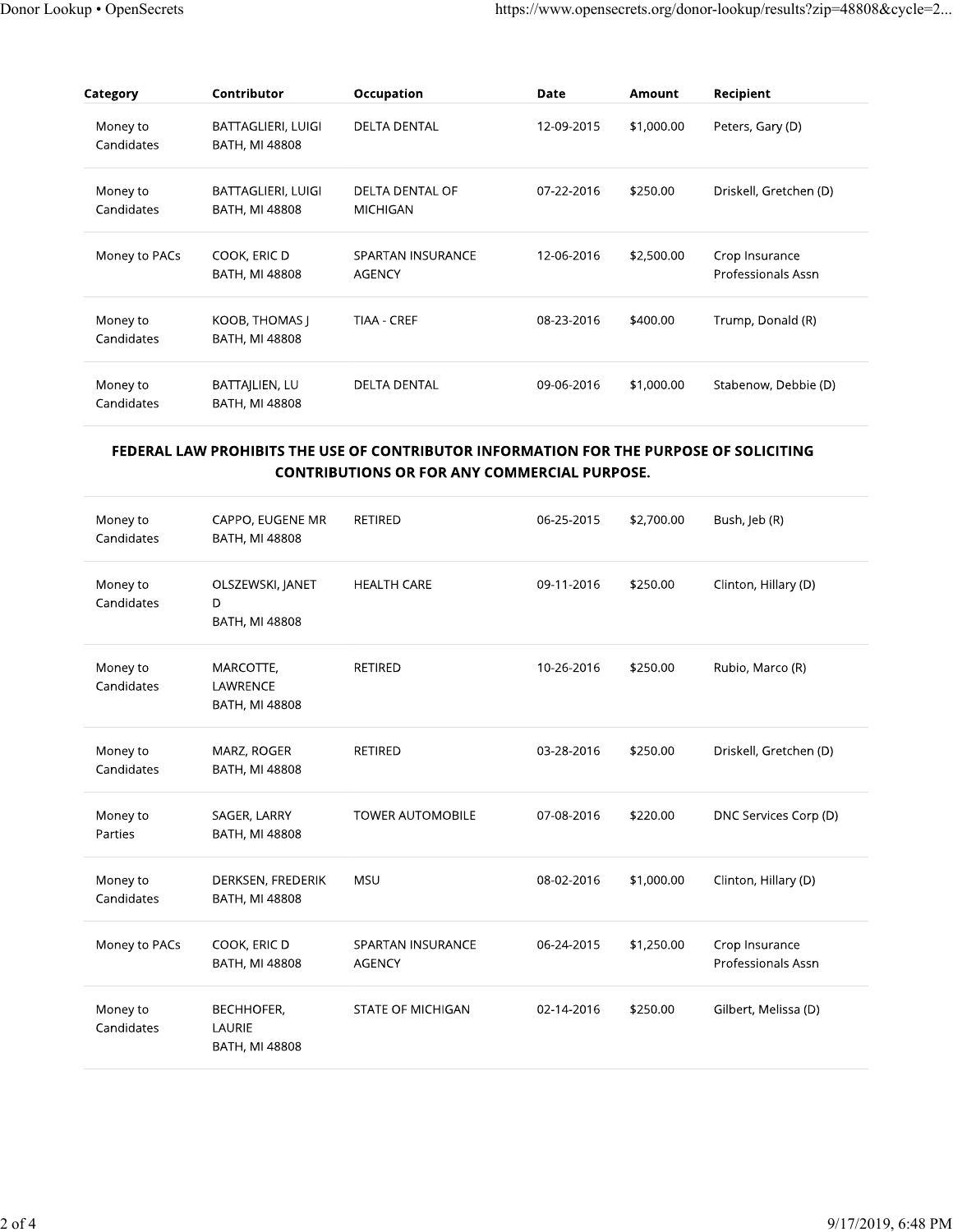| Category               | Contributor                                | Occupation                                       | Date       | Amount     | Recipient                 |
|------------------------|--------------------------------------------|--------------------------------------------------|------------|------------|---------------------------|
| Money to PACs          | SCHONFELD, PETER<br>  MR<br>BATH, MI 48808 | MICHIGAN HEALTH &<br><b>HOSPITAL ASSOCIATION</b> | 03-09-2016 | \$630.00   | American Hospital<br>Assn |
| Money to<br>Candidates | DERKSEN, FREDERIK<br>BATH, MI 48808        | MSU                                              | 07-19-2016 | \$1,000.00 | Clinton, Hillary (D)      |
| Money to<br>Candidates | ROSS, BRADLEY<br>BATH, MI 48808            | <b>DELTA DENTAL</b>                              | 12-09-2015 | \$300.00   | Peters, Gary (D)          |
| Money to<br>Candidates | ROSS, BRADLEY M<br>BATH, MI 48808          | <b>DELTA DENTAL OF</b><br>MICHIGAN               | 08-29-2016 | \$500.00   | Stabenow, Debbie (D)      |

\* Data on individual contributions downloaded from the Federal Election Commission on August 22, 2019. Federal law prohibits the use of contributor information for the purpose of soliciting contributions or for any commercial purpose. Bear in mind that contributions to politicians can also be made through **Political Action Committees.** 

# We follow the money. You make it possible.

Select an amount to make a donation.

| \$25                | \$50  |
|---------------------|-------|
| \$100               | Other |
| <b>DONATE TODAY</b> |       |

# Count Cash & Make Change

Sign up for our newsletter to track money's influence on U.S. elections and public policy.

**SIGN UP**